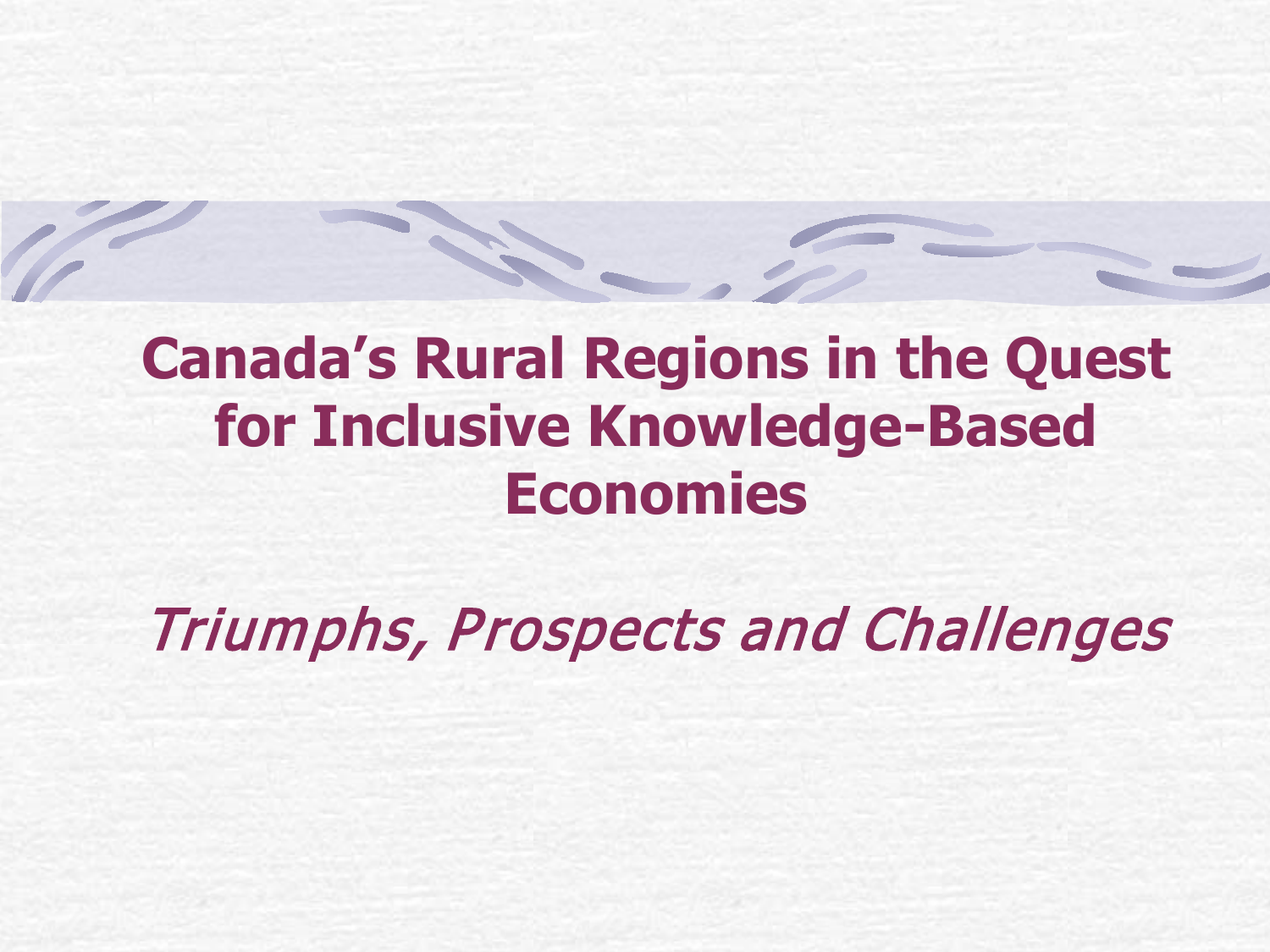### **The "Iron" Laws of Density and Distance & Implications for Rural Economies**

Geographic isolation Poor transportation Dispersed population Out-migration of the young Limited communication Weaker institutions of governance Constrained access to basic essential services Depressed employment opportunities Poor physical and digital infrastructure Lower access to education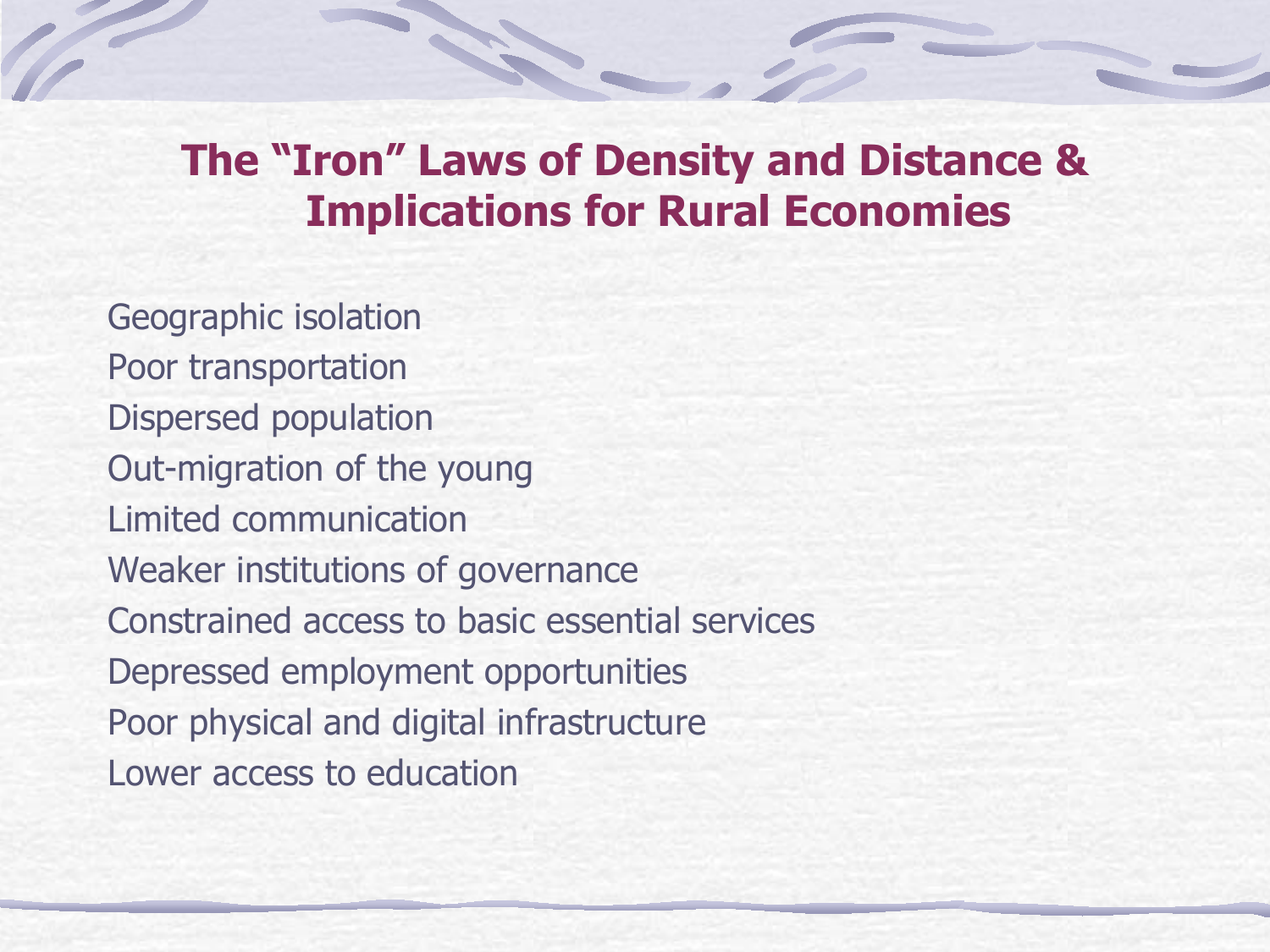### **Triumphs and Emergent Trends in Rural Economic Development**

Mixture of old and new strategies

- Modernization of traditional industries (like farming, forestry, fishing)
- Economic diversification through service industries and tourism
- Development of small business and entrepreneurship
- Innovation-driven research and development, and
- Selective infrastructure development, especially digital.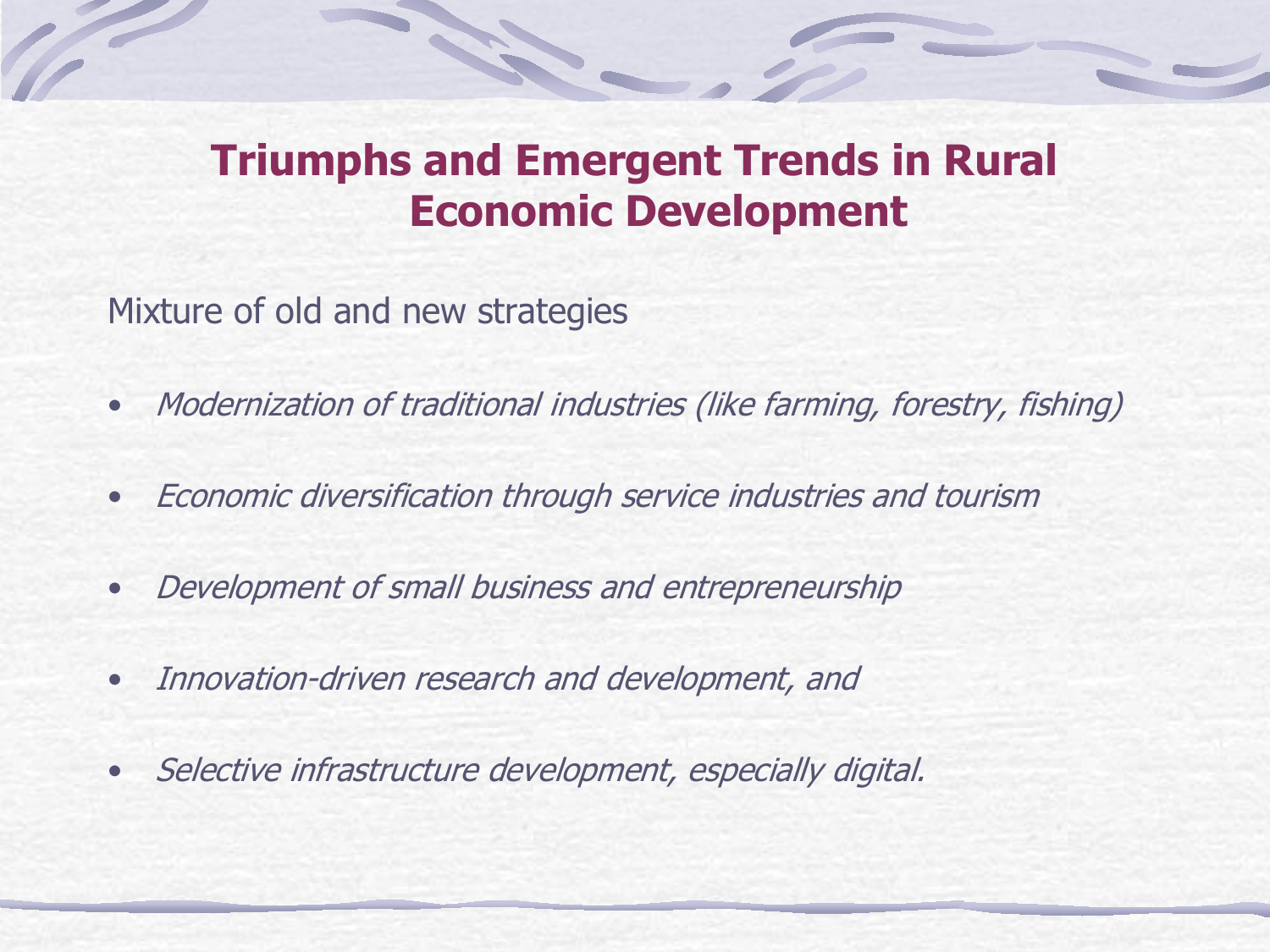### An Example: Creating value-added agro-industrial and commercial activities built on existing comparative advantages

H.



Figure 2. Innovation system from farmer's perspective (after Goldman\*)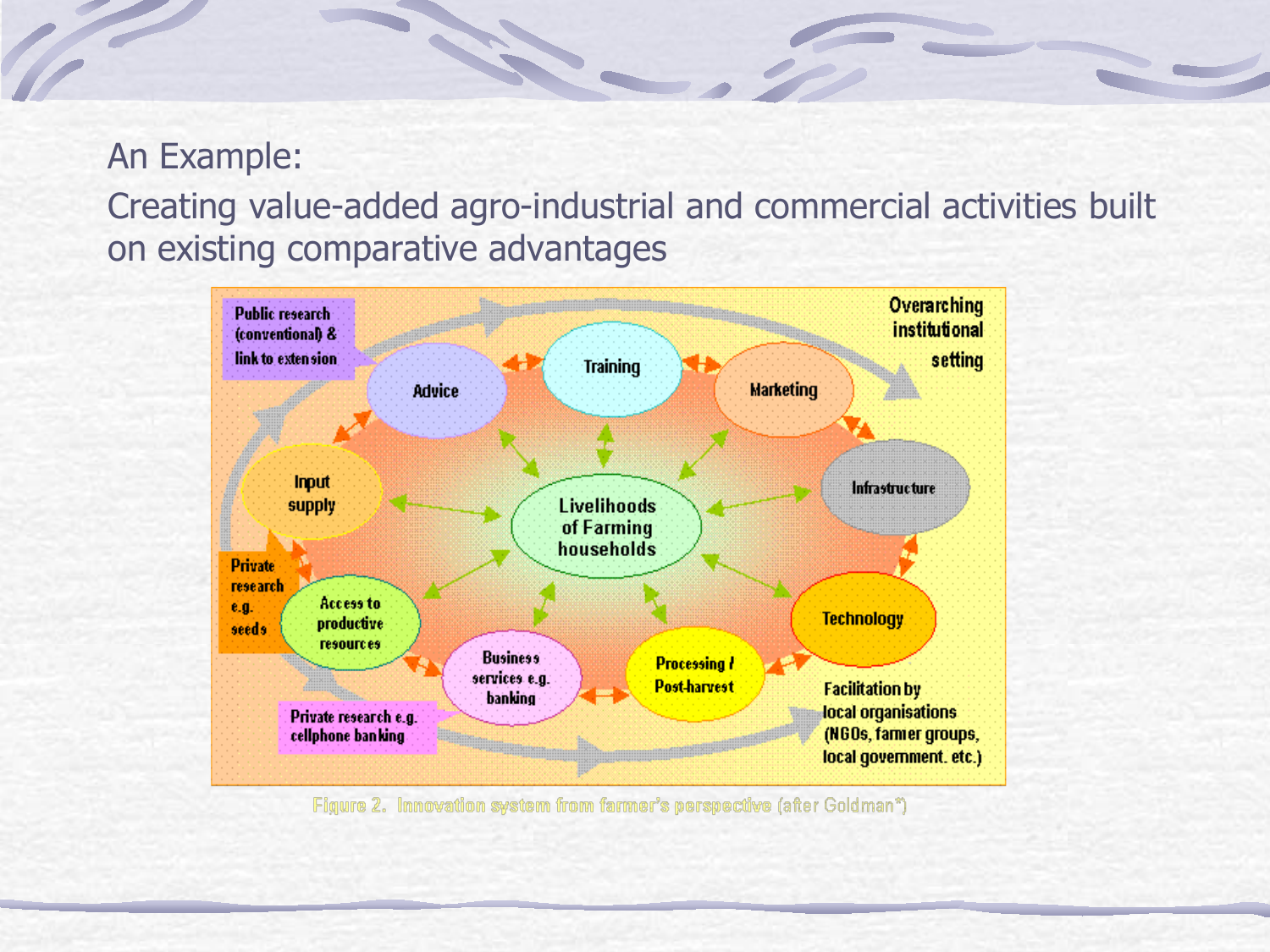#### Undercurrent of new approaches: Rethinking rural economies as regional innovation systems (RIS)

**SEP** 



Local communities asserting greater agency over their socioeconomic destiny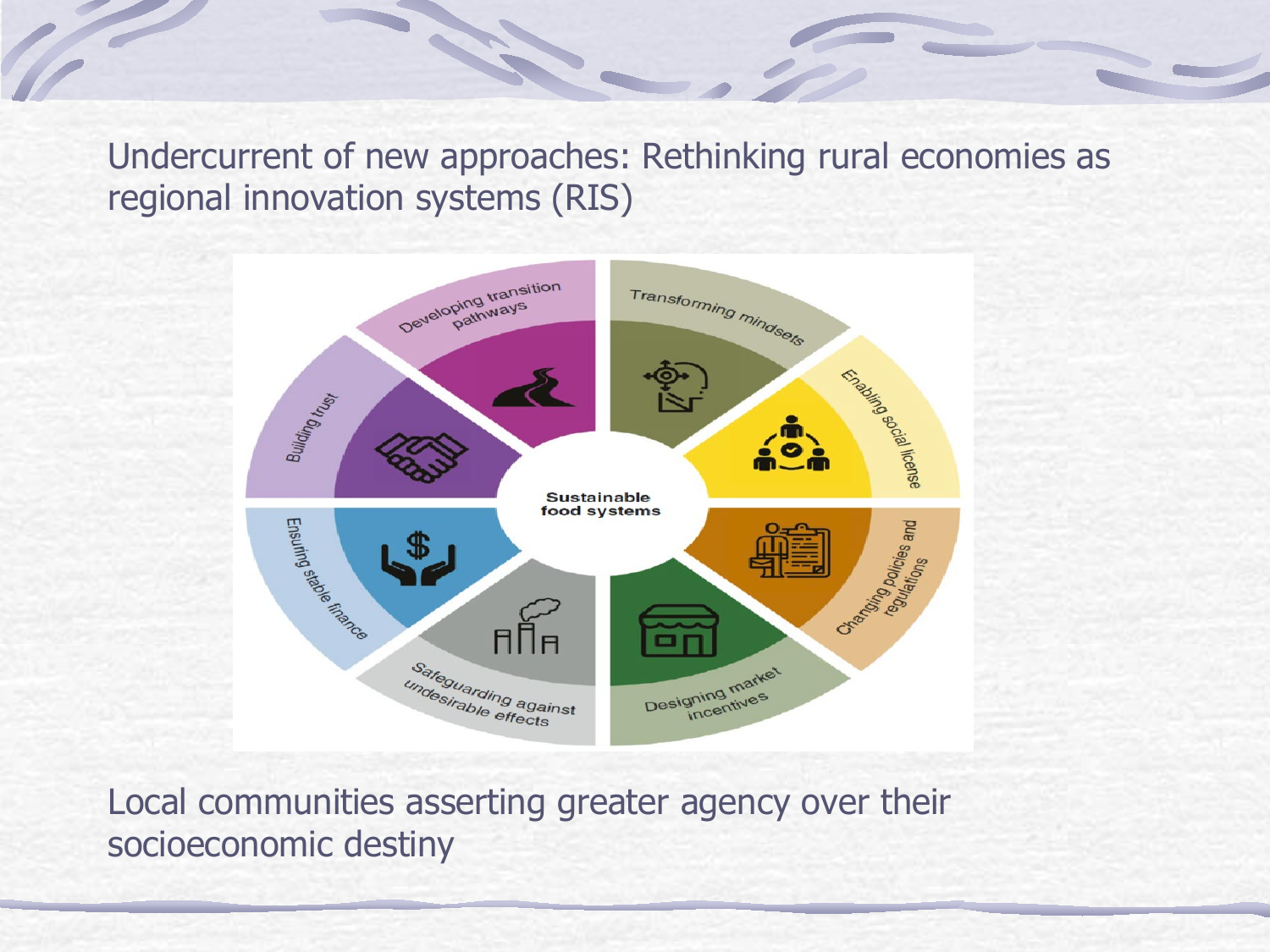Private sector aiming beyond individual firm grants or subsidies and towards more sector-wide capacity building projects.

"Place-based development" or "Prosperity of place"

- Transcending horizontal sectoral boundaries of government, business, community actors
- Navigating vertical jurisdictional boundaries in the Canadian federation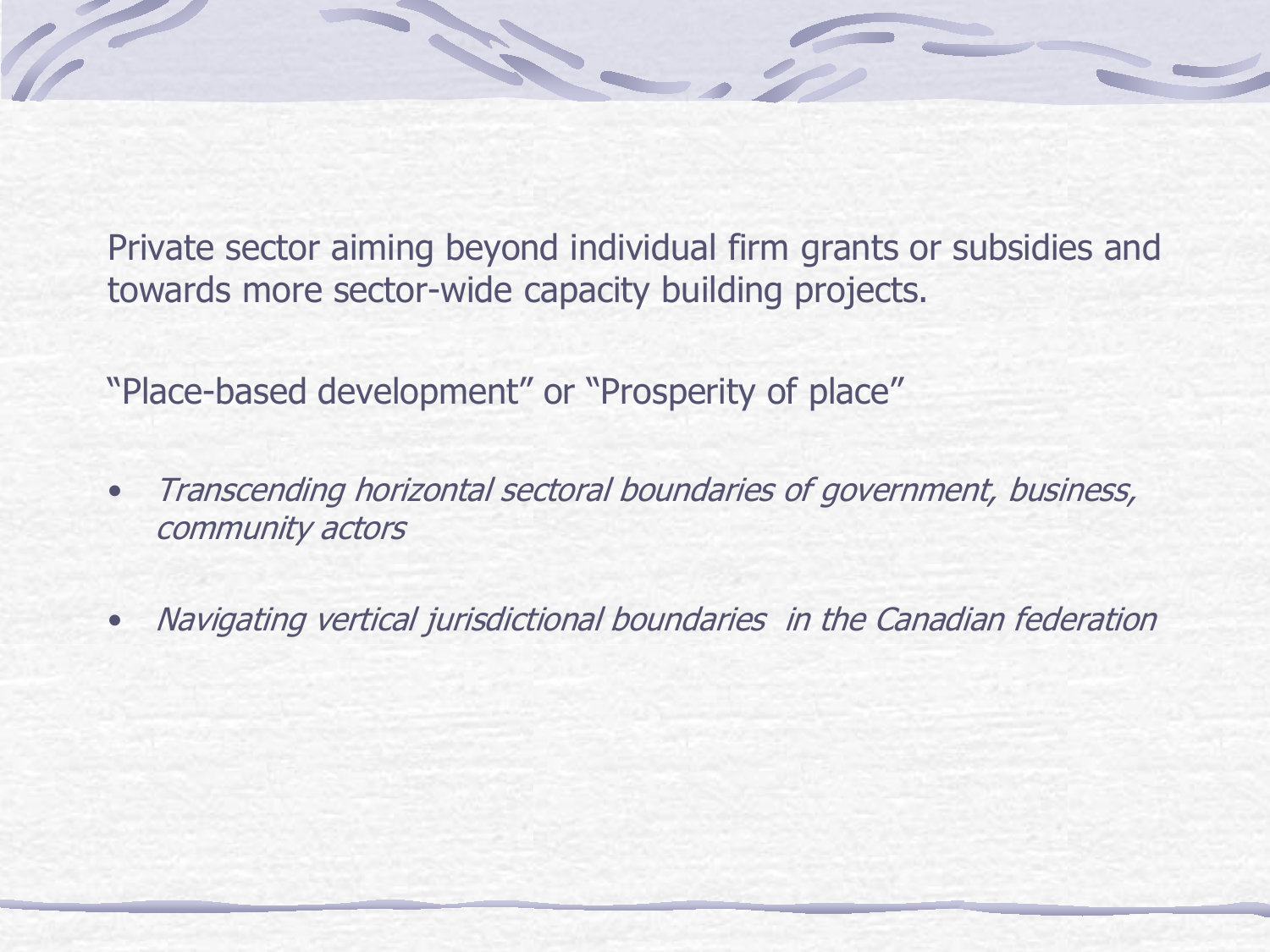

# **Highlights from New Brunswick**

Absence of effective local governance institutions in rural regions with  $\sim$ 40% of the province's population living in unincorporated areas.

This institutional deficiency rendered the community economic development (CED) model impractical.

Creation of CEDAs with advisory boards, providing a permanent forum for local stakeholders to take part in economic development decision making.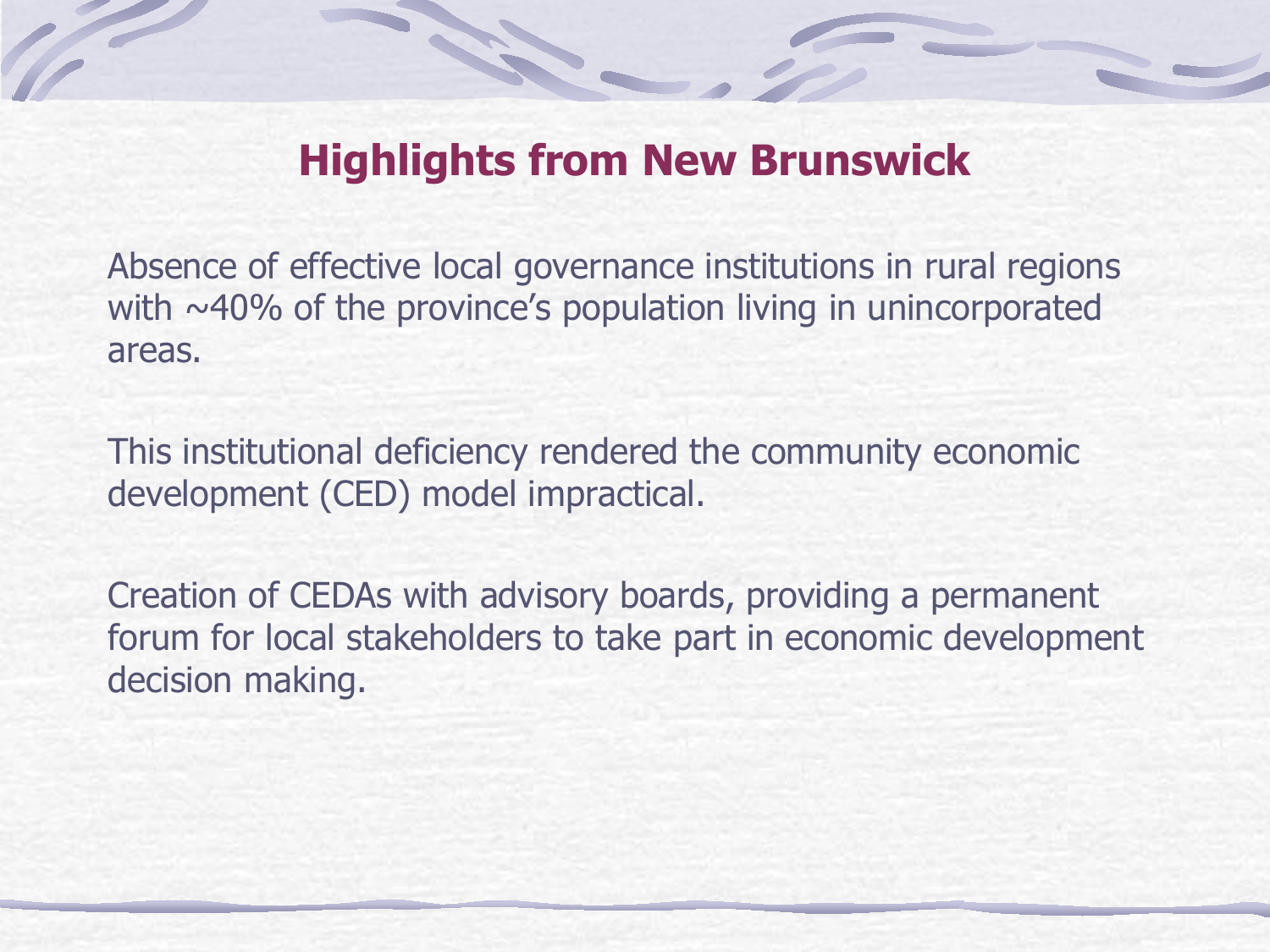#### Key Milestones

- "Prosperity Plan" (2002).
- New Brunswick Innovation Foundation (NBIF) (2003).

E.

- "Achieving Self-sufficiency" (2006).
- "Action Plan for self-Sufficiency in Northern New Brunswick (2010)
- \$50 million Northern Economic Development Fund (NEDF)
- \$100 million Northern New Brunswick Infrastructure Initiative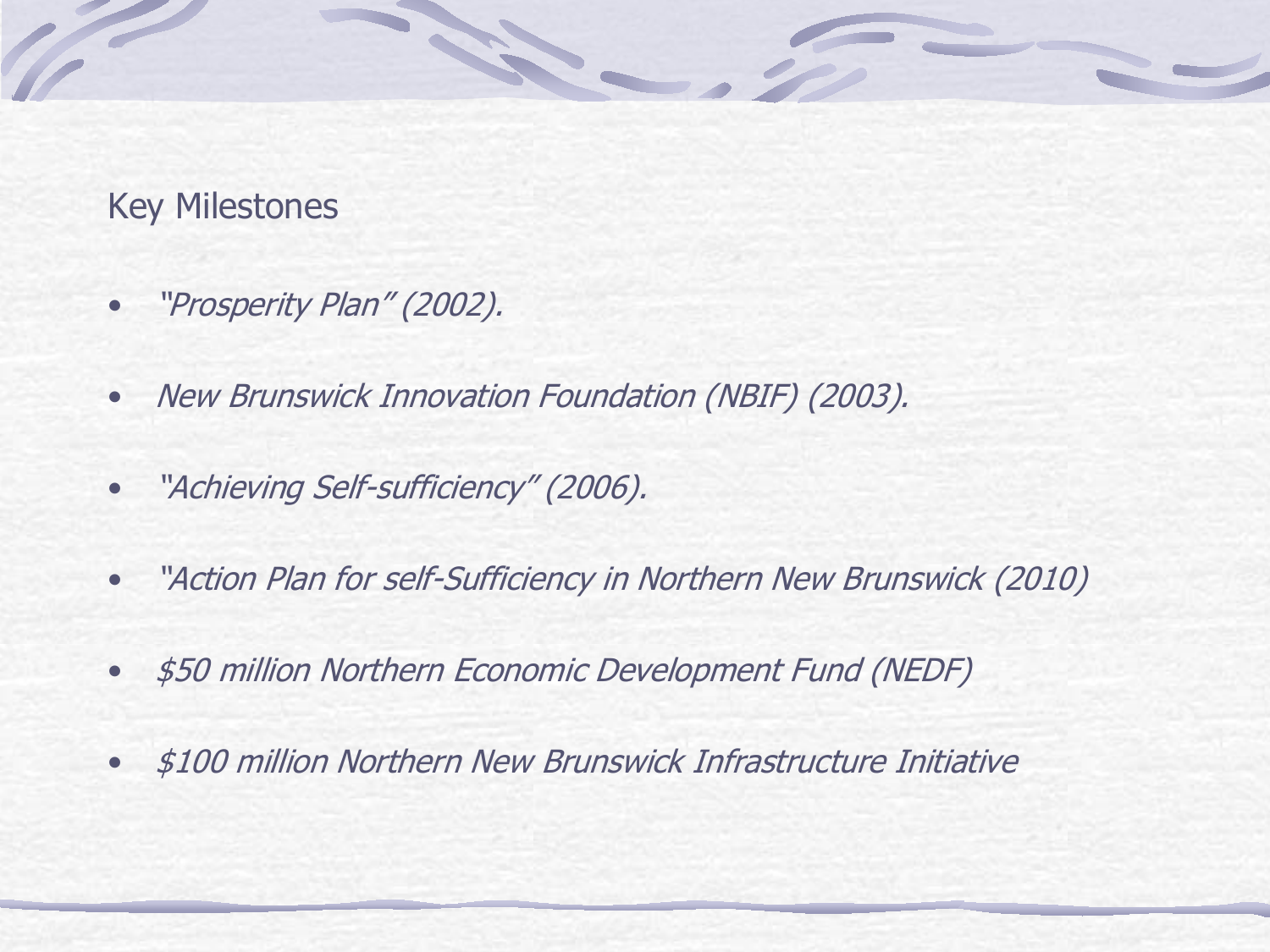

#### **Underlying theme of above initiatives:**

Emergent paradigm that envisaged a more strategic approach to rural economic development rooted in a knowledge-based economy

For example, the vision of harnessing new global opportunities for rural New Brunswick in 3 targeted areas: Modular fabrication & component construction industries; agro-industrial development; and resource-based industries.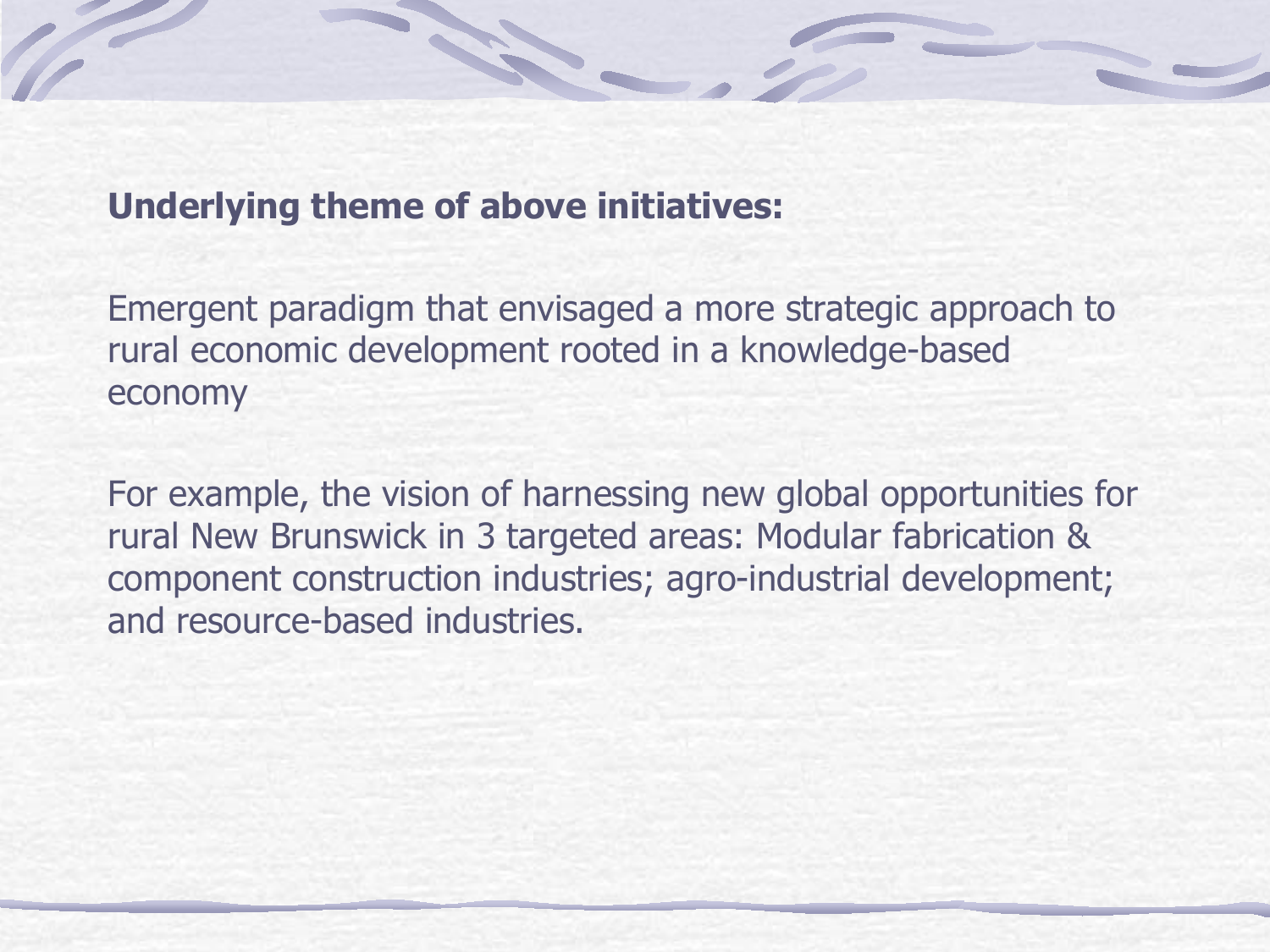# **Highlights from Manitoba**

"Creating Opportunities Action Plan" (2001) identified rural economic development initiatives in 6 areas:

12.

- Alternative energy
- Tourism
- Agriculture
- Natural resources industry
- **Services**
- Agro-industrial manufacturing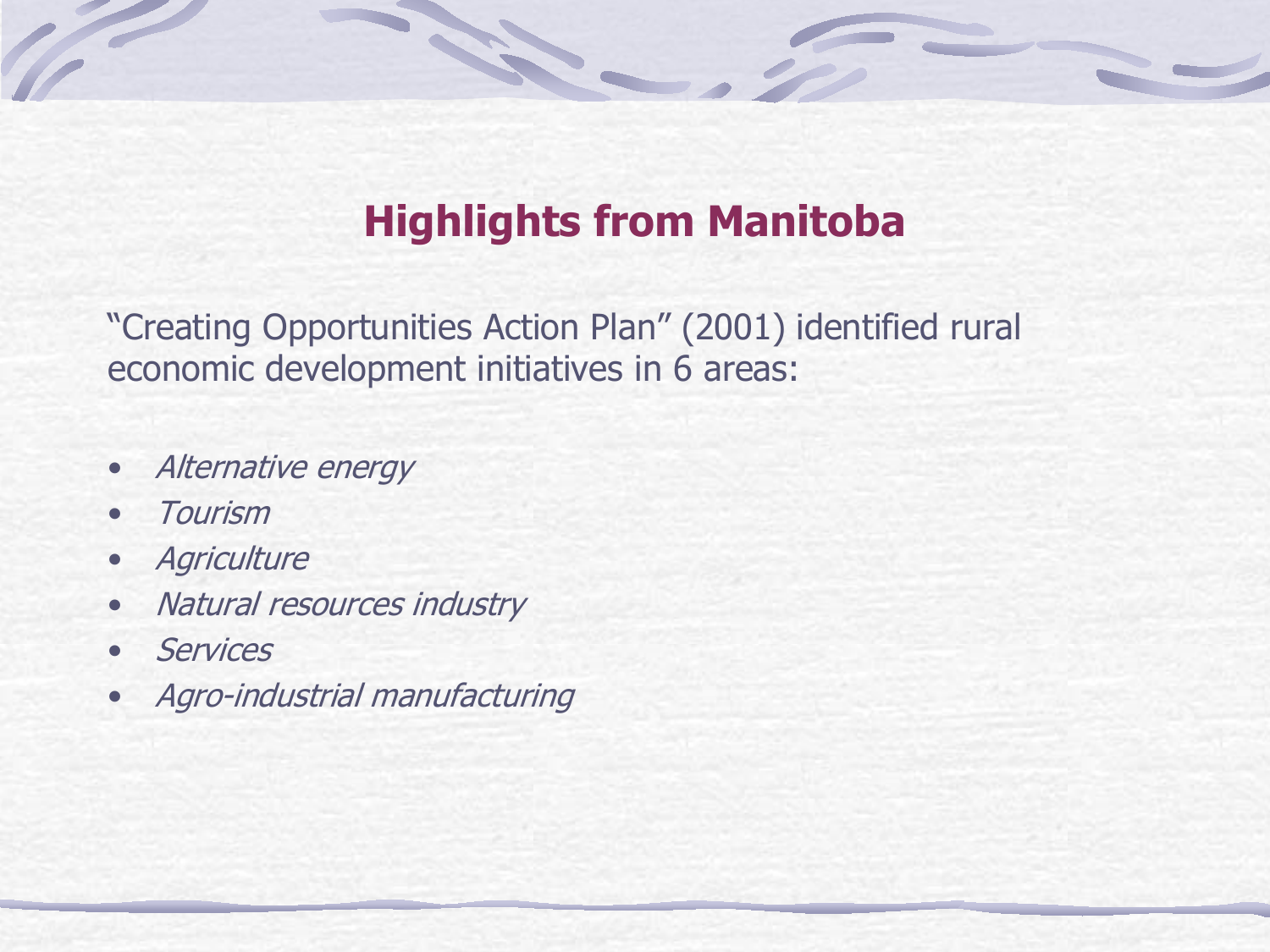Rural Economic Development Initiative (REDI) (2002)

- Community Works Loan Program
- Rural Entrepreneur Assistance
- CED Tax Credit Program
- Community Adjustment Assistance programs

"Action strategy for Economic Growth" (2003)

Broadband Communications North program (2005) (To enhance digital infrastructure capacity for economic development, health and education services).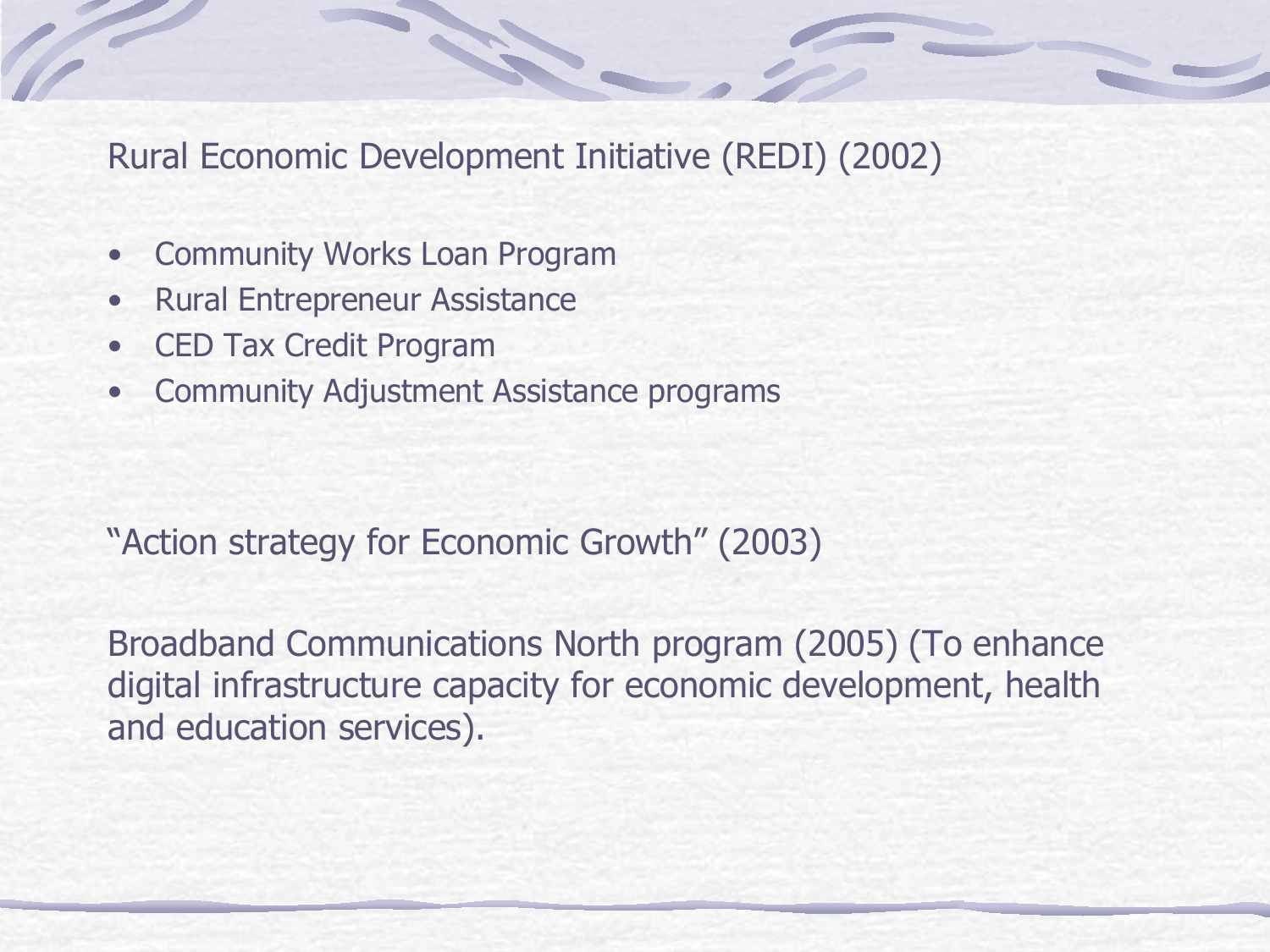Brandon University's Rural Development Institute commissioned to support research and development of the rural economic development clusters (2008).

\$45 million in capital funding for the University College of the North to support expansion of services at the two main campuses in The Pas and Thompson, as well as offering a northern Community economic development diploma through Red River College in partnership with the University College of the North.

Critical feature of the above initiatives was the pursuit of regionally-embedded knowledge clusters in rural economies.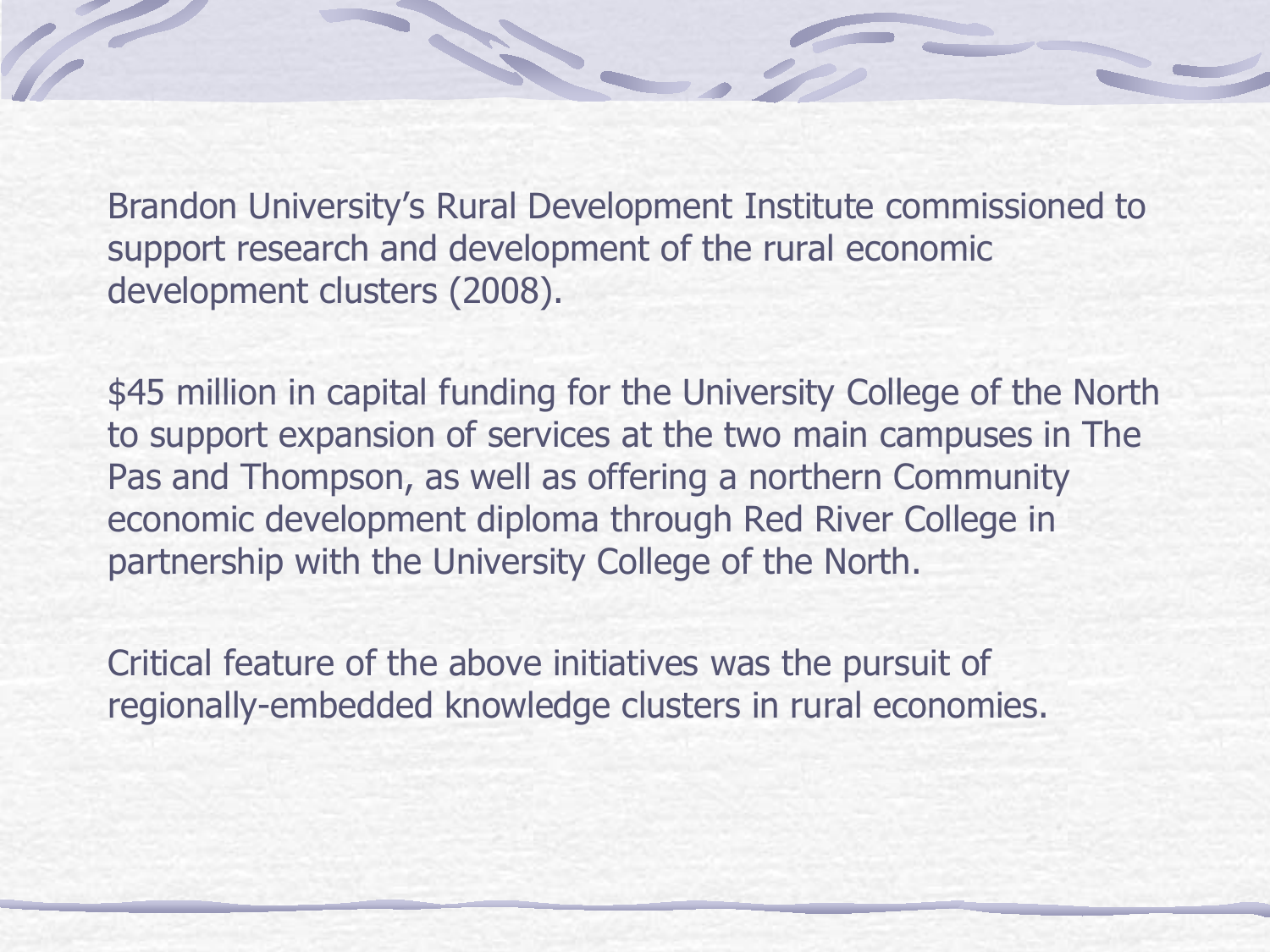

# **Highlights from Ontario**

Rural Ontario's economy is the most diverse in Canada, and includes wholesale and retail trade, health care, social assistance, educational institutions and manufacturing (including advanced manufacturing in agri-foods and bio-products).

Rural economic development policy in the province consists of a suite of programs that support enterprise development, research, business risk management etc.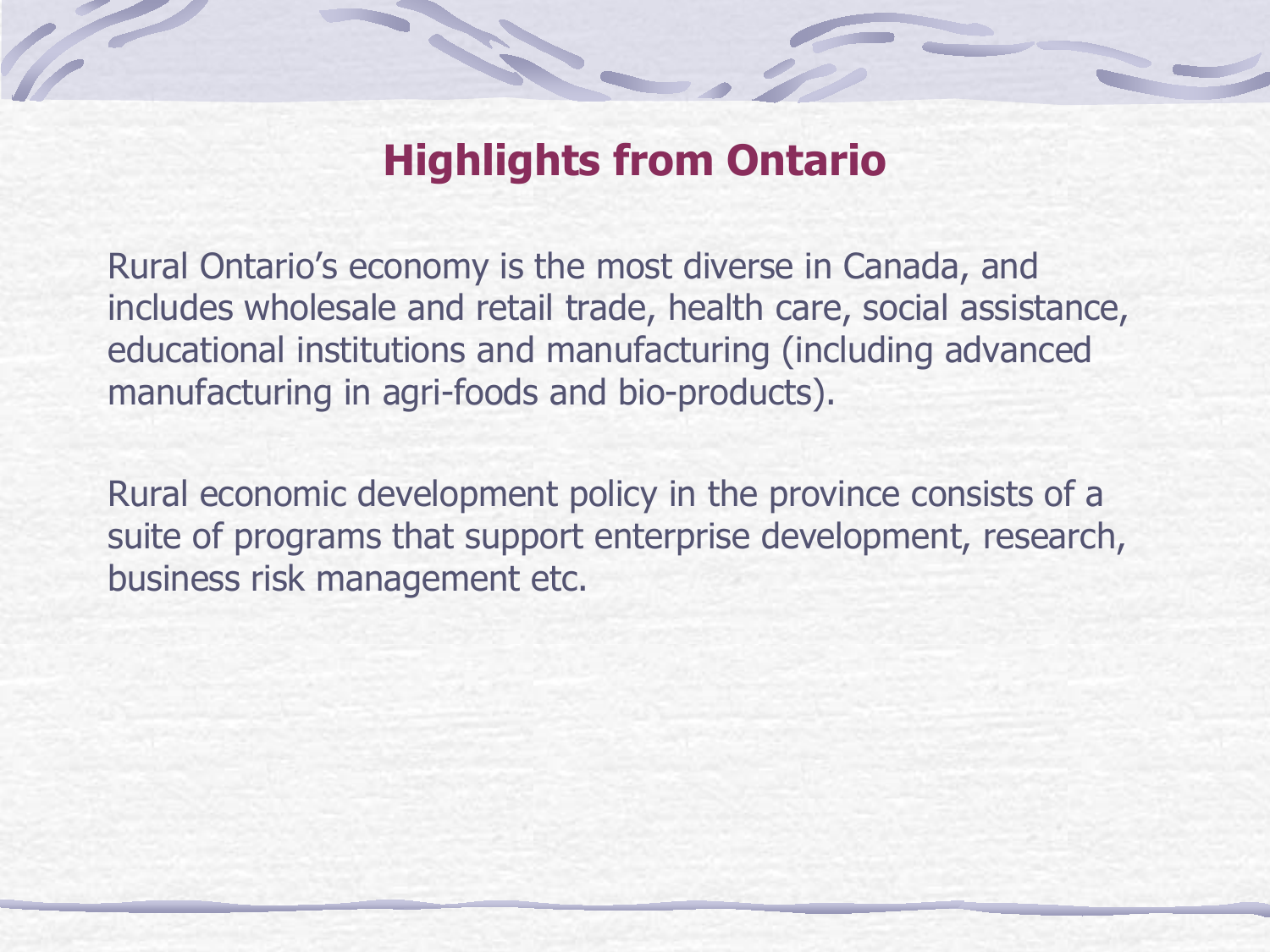It is also part of a broader regional economic development strategy, tools and resources (an inter-ministerial & transjurisdictional policy delivery system that includes OMAFRA, MEDJTC, FedNor and FedDev):

- Regional Innovation Ecosystems
- Business Attraction, Retention and Expansion (Scale-ups)
- Community Futures Program (CFP)
- Community Economic Development and Diversification (CEDD)
- **First Impressions Community Exchange**
- Downtown & Community Revitalization
- Community Immigrant Retention in Rural Ontario
- Newcomers and Youth Support
- Regional & Rural Economic Analysis (Market trends intelligence support)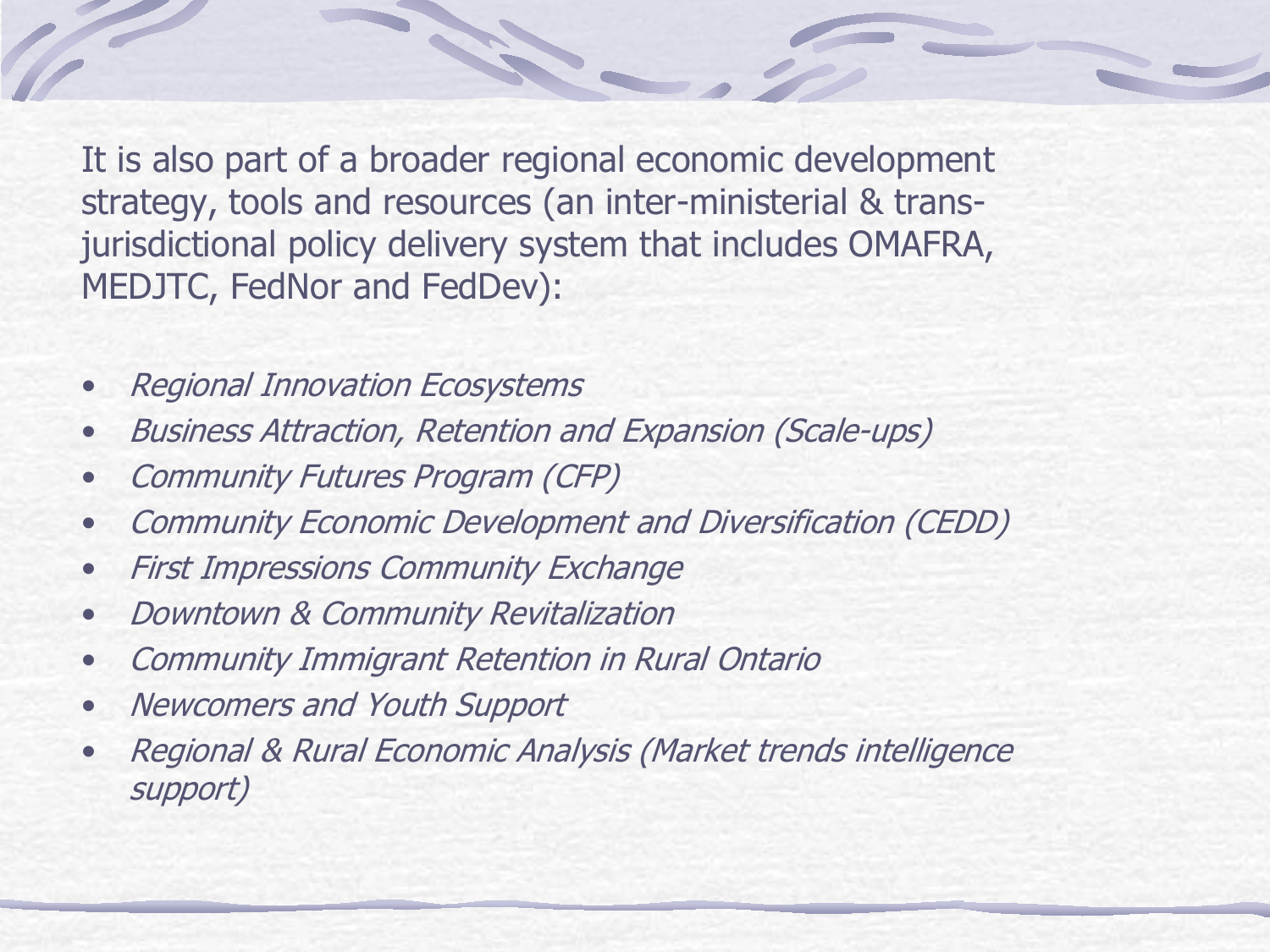Key sectors targeted by the above programs include agriculture, agri-food, bio-products & alternative energy, tourism & retail

E.

An example is the pursuit of innovation ecosystems (knowledge clusters) in rural economies coordinated at the community level though a program administered by the Ontario Agri-Food Innovation Alliance (the Alliance)

The Alliance acts as a **modular intermediary platform** for shaping the future of the rural economies and communities' agrifood industry.

Agri-food and bio-products clusters, for instance, often bring together education, research, innovation and community to advance inclusive rural economies and global competitiveness.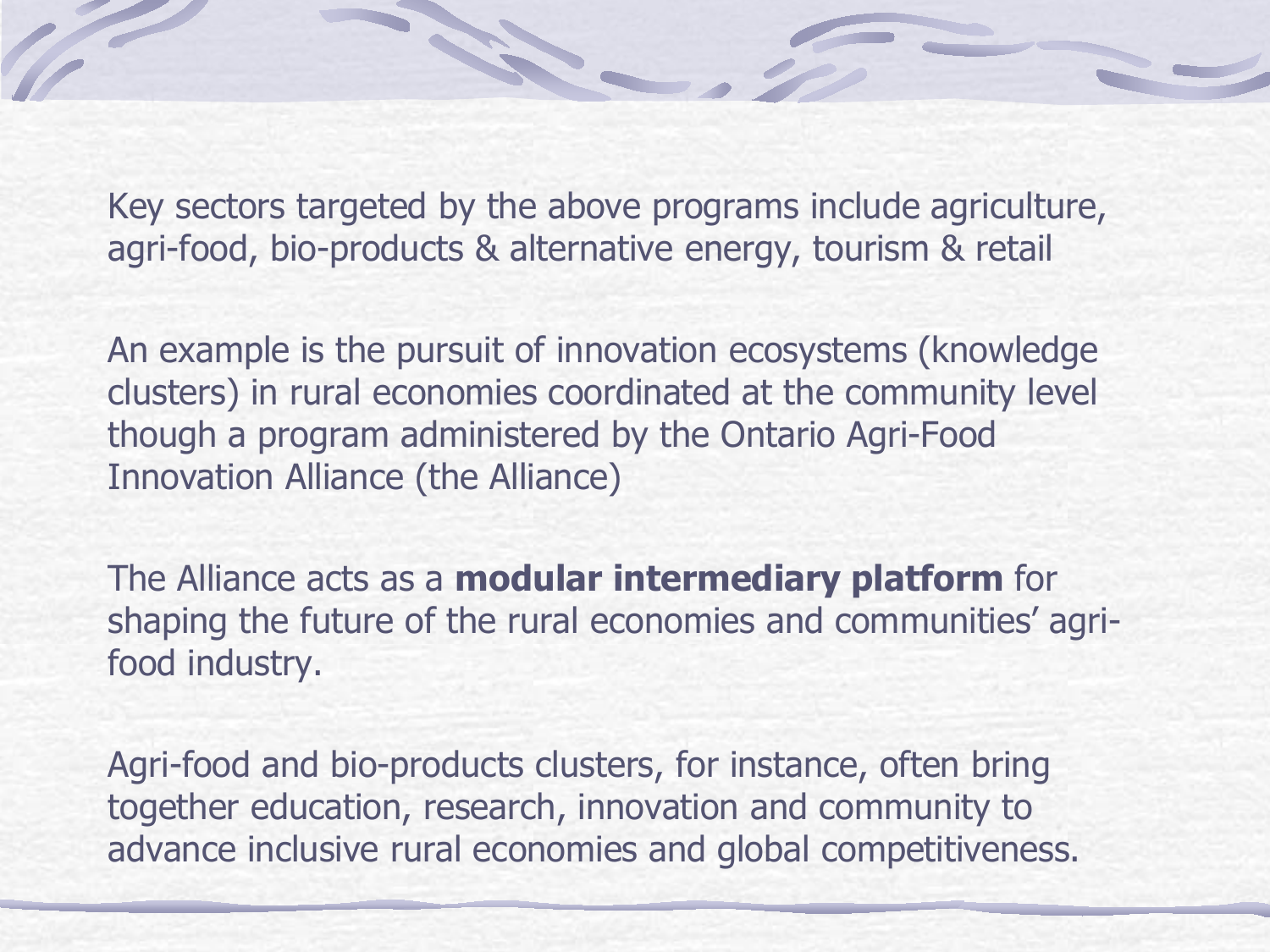# **Prospects and Challenges of Inclusive Knowledge-Based Rural Economies Prospects**

Multilevel governance & the imperatives of the new context of rural policy governance

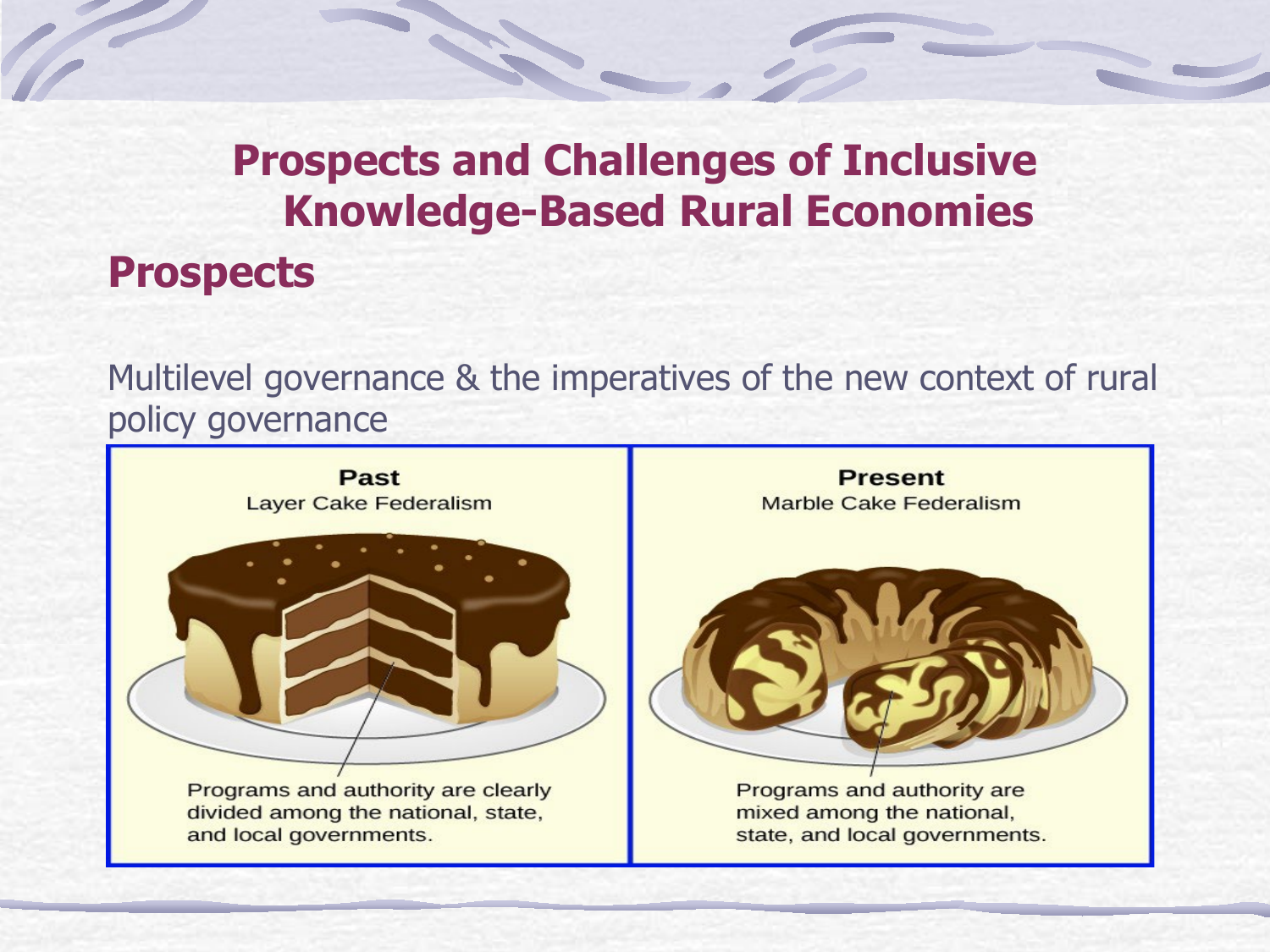Rural economic development as a process of navigating institutional boundaries (vertical)

E.

Sharing power and pooling ideas & resources with non-state actors (horizontal)

Rural development as regional innovation policy & rural economies as regional innovation systems (RIS)

Rural communities increasing influencing the processes that shape their socioeconomic destiny.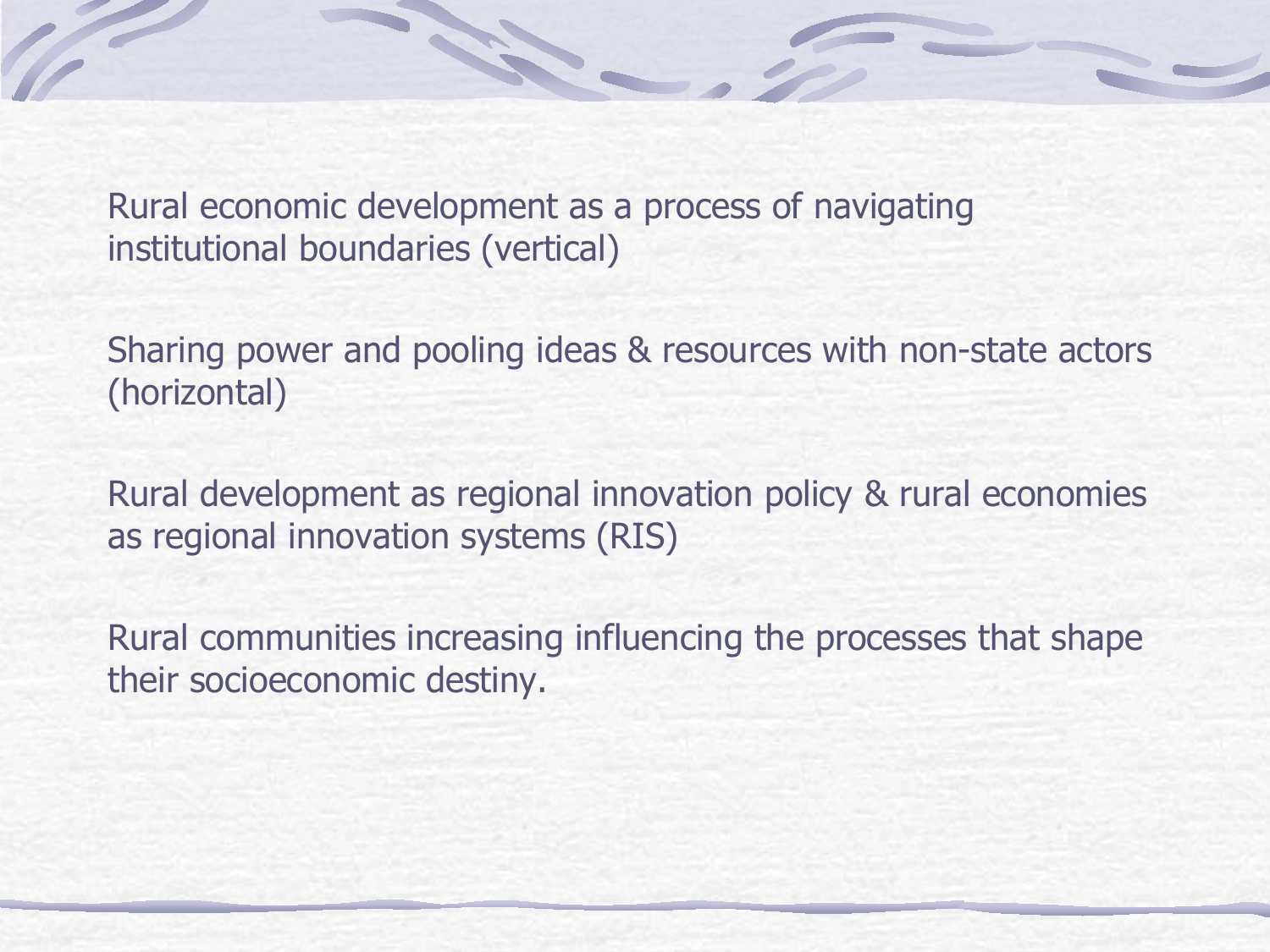### **Challenges**

Persistence of the "iron laws" of density and distance

M.

Demographic trends – outmigration of the young

Infrastructure - Dated or fragile physical and digital systems

Low "community capital" - financial, human, cultural and social assets for harnessing of the knowledge economy.

Policy, Institution & Governance – Lingering legacy of a top-down architecture of policy delivery